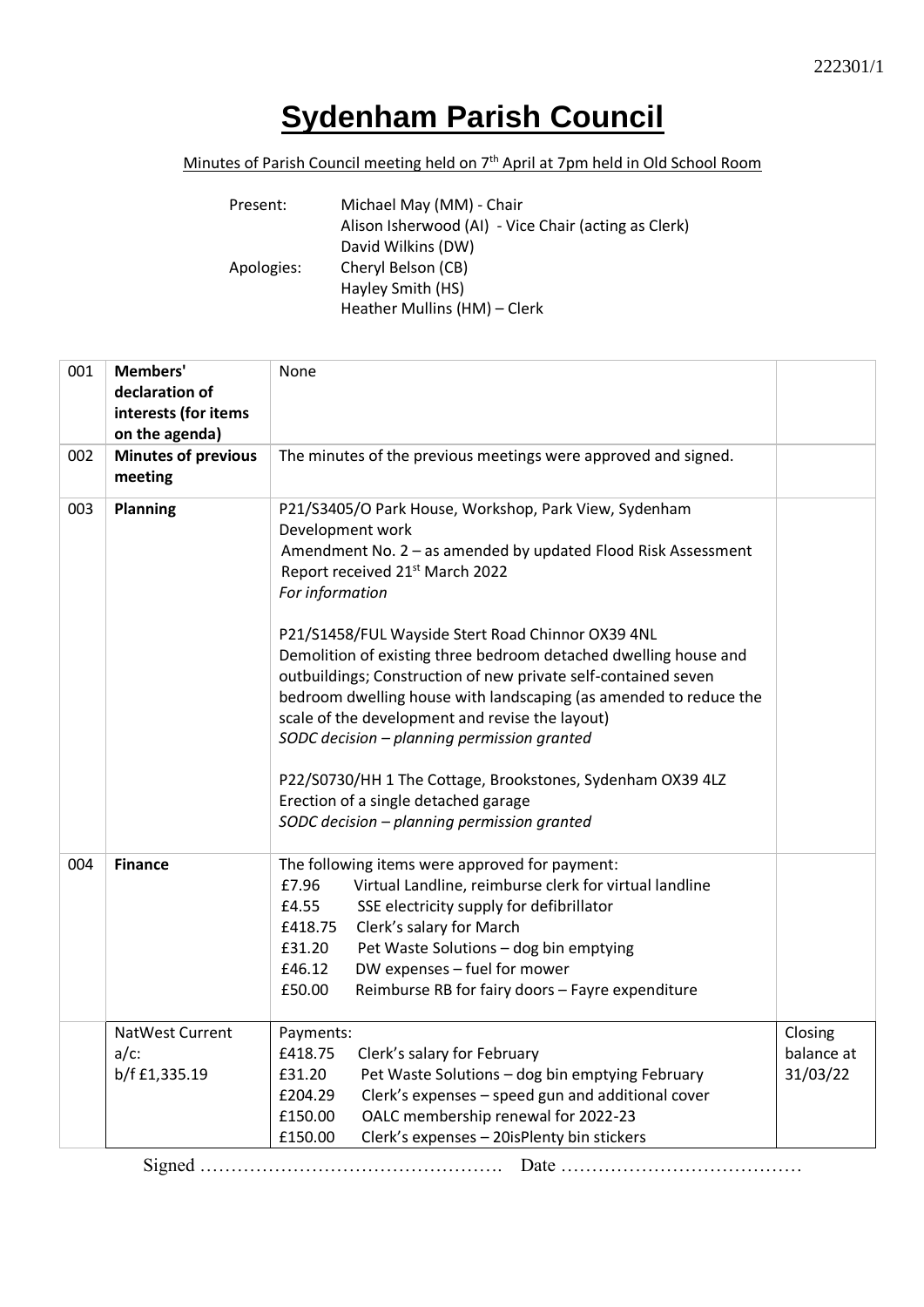|     | $a/c$ :<br>b/f £26,272.91 | £0.22<br>interest in March<br>Payments:                                                                           |            |
|-----|---------------------------|-------------------------------------------------------------------------------------------------------------------|------------|
|     |                           |                                                                                                                   |            |
|     |                           | £500.00<br>transfer to current account                                                                            |            |
|     |                           | £500.00<br>transfer to current account                                                                            | £25,273.13 |
| 005 |                           | The audit documentation for year ending 31 <sup>st</sup> March 2021 was                                           |            |
|     |                           | presented to the Council and approved.                                                                            |            |
|     |                           | Sections 1 and 2 of the Annual Governance and Accountability Return                                               |            |
|     |                           | were approved and signed by the Chair and covering clerk for                                                      |            |
|     |                           | submission to the external auditor.                                                                               |            |
|     |                           | Notice of Public Rights and Publication of Unaudited Annual                                                       |            |
|     |                           | Governance & Accountability Return - dates agreed Monday 6 <sup>th</sup> June<br>to Friday 15 <sup>th</sup> July. |            |
|     |                           | VAT reclaim is being prepared - claim in the region of £2k                                                        |            |
|     |                           |                                                                                                                   |            |
| 006 |                           | NALC national salary award 2021-22 - increase agreed to be paid and                                               |            |
|     |                           | backdated to 1.4.21                                                                                               |            |
|     |                           |                                                                                                                   |            |
| 007 | <b>Matters carried</b>    | <b>Platimum Thicket</b>                                                                                           |            |
|     | forward                   | Wooden sign to be ordered. Wording 'Platinum Thicket part of the                                                  |            |
|     |                           | Queen's Jubilee Canopy 2022'                                                                                      | HM         |
|     |                           | Additional bark has been laid on the footpath across the allotments by                                            |            |
|     |                           | Potts possy.                                                                                                      |            |
|     |                           | <b>Playing field</b>                                                                                              |            |
| 008 |                           | Hedging planting to be done this month.                                                                           |            |
|     |                           |                                                                                                                   | <b>DW</b>  |
|     |                           | Edging around swings needs to be replaced.                                                                        |            |
|     |                           | Goal has been repaired but will be replaced in the near future.                                                   |            |
|     |                           |                                                                                                                   |            |
| 009 |                           | Speeding on B4445 and through the village                                                                         |            |
|     |                           | Chicane is out to public consultation and will go to Committee at OCC                                             |            |
|     |                           | on 23.6.22.                                                                                                       |            |
|     |                           | VAS sign on B4445 has been moved to opposite side of the road as                                                  |            |
|     |                           | agreed. SWARCO engineer will visit the village on 19.4 for final testing                                          |            |
|     |                           | and downloading.<br>Sign on approach from Thame direction is not currently working so                             |            |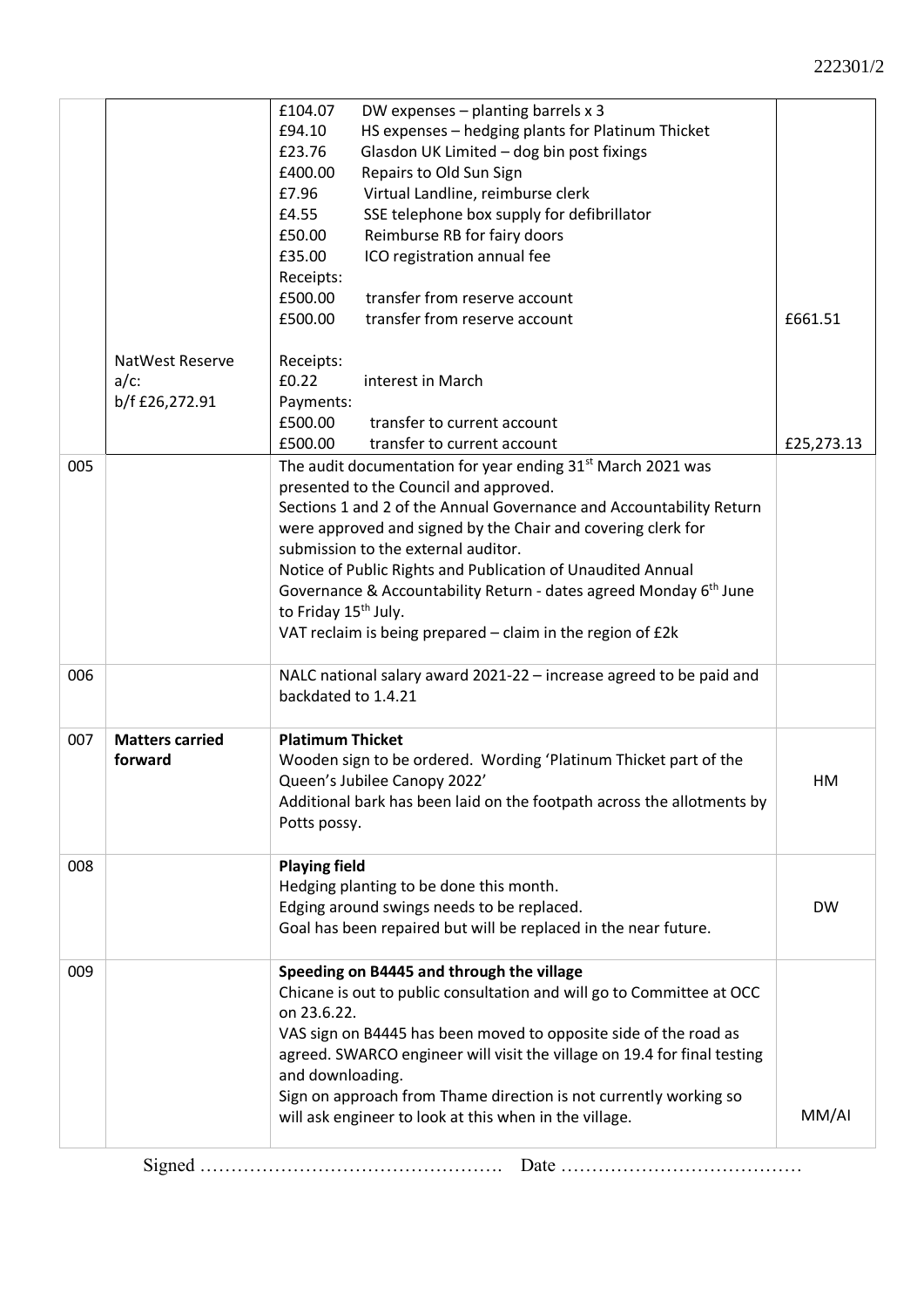## 222301/3

|     |                        | 20mph application; Oxfordshire County Council will be in phase 1 of<br>project, evidence to support and whole village to be included.<br>Bin stickers to be delivered to all houses on the main road.                                                                                              | MM/DW/AI         |
|-----|------------------------|----------------------------------------------------------------------------------------------------------------------------------------------------------------------------------------------------------------------------------------------------------------------------------------------------|------------------|
| 010 |                        | <b>Village repairs and maintenance</b><br>Gates need to be painted, awaiting better weather. New signs have<br>been ordered.<br>Barrels to be placed on pinch points to be filled with compost and<br>plants.                                                                                      | <b>DW</b><br>HS. |
| 011 |                        | <b>Footpaths and bridleways</b><br>The Jays surfacing is working well. MM to meet with Garth Weston<br>regarding a top up of hardcore.<br>Gate to allotment field is due to be delivered in early May and it will<br>be installed shortly after.<br>Sewells Lane will need cutting in late spring. | <b>MM</b><br>AI  |
| 012 |                        | <b>Faster broadband</b><br>Emmington end of the village have fibre to premises installed and<br>available to order. Work in centre of the village to commence shortly.                                                                                                                             | <b>MM</b>        |
| 013 |                        | <b>Emergency plan</b><br>Revisions have been made and further amendments required.<br>Generator has been moved from The Crown and is stored within the<br>village. In the event of an emergency the generator would be<br>deployed at the OSR, subject to agreement.                               | MM/HM<br>AI      |
| 014 |                        | <b>Fayre Committee report</b><br>Meeting next week.                                                                                                                                                                                                                                                |                  |
| 015 |                        | Document retention and disposal policy<br>A few comments and possible amendments.                                                                                                                                                                                                                  | MM/HM            |
| 016 |                        | Change of domain for parish council emails<br>Leave for the moment.<br>MM to have a PC email address on the current website.<br>parishcouncilchair@sydenhamvillage.co.uk                                                                                                                           | HM               |
| 017 |                        | <b>Arrangements for Annual Parish Meeting</b><br>Invite villagers to come and hear about activities in the village with a<br>fun quiz and refreshments. Promotion via newsletter, Facebook page<br>and Sydenham Mail with a flyer at the beginning of May. Jeanette to<br>be invited.              | DW/All           |
| 018 |                        | <b>Clerk's Annual Review</b><br>HS to feed back comments to Clerk                                                                                                                                                                                                                                  | <b>HS</b>        |
| 019 | <b>Matters Arising</b> | Date of the Annual Parish Council meeting<br>Due to councillor availability this will need to be moved.                                                                                                                                                                                            |                  |
|     |                        |                                                                                                                                                                                                                                                                                                    |                  |

Signed …………………………………………. Date …………………………………